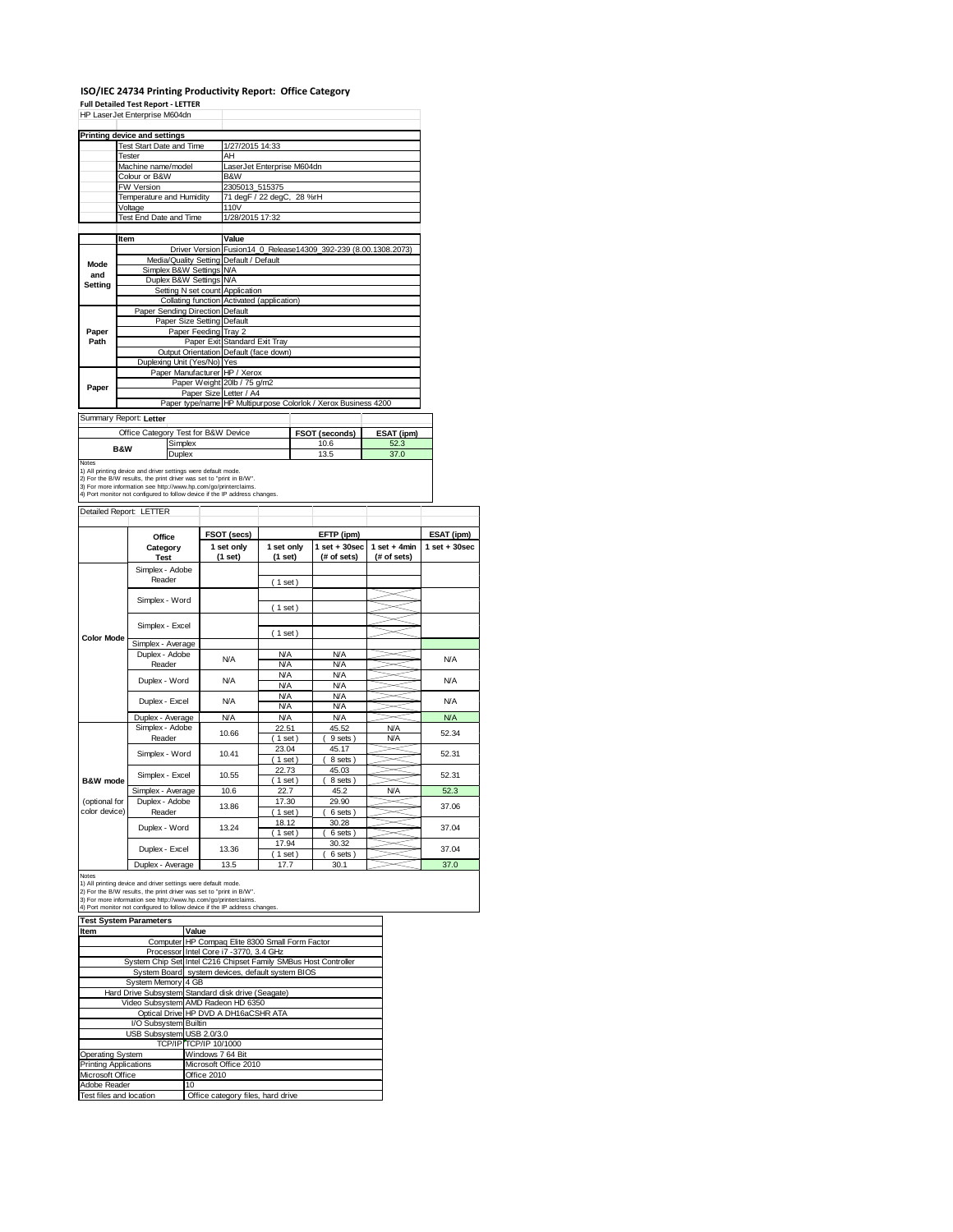## **ISO/IEC 24734 Printing Productivity Report: Office Category**

**Full Detailed Test Report ‐ A4** HP LaserJet Enterprise M604dn

|         | Printing device and settings            |                                                                 |  |  |  |  |
|---------|-----------------------------------------|-----------------------------------------------------------------|--|--|--|--|
|         | <b>Test Start Date and Time</b>         | 1/27/2015 14:33                                                 |  |  |  |  |
|         | Tester                                  | AH                                                              |  |  |  |  |
|         | Machine name/model                      | LaserJet Enterprise M604dn                                      |  |  |  |  |
|         | Colour or B&W                           | B&W                                                             |  |  |  |  |
|         | <b>FW Version</b>                       | 2305013 515375                                                  |  |  |  |  |
|         | Temperature and Humidity                | 71 degF / 22 degC, 28 %rH                                       |  |  |  |  |
|         | Voltage                                 | 110V                                                            |  |  |  |  |
|         | Test End Date and Time                  | 1/28/2015 17:32                                                 |  |  |  |  |
|         |                                         |                                                                 |  |  |  |  |
|         | Item                                    | Value                                                           |  |  |  |  |
|         |                                         | Driver Version Fusion14 0 Release14309 392-239 (8.00.1308.2073) |  |  |  |  |
| Mode    | Media/Quality Setting Default / Default |                                                                 |  |  |  |  |
| and     | Simplex B&W Settings N/A                |                                                                 |  |  |  |  |
| Setting | Duplex B&W Settings N/A                 |                                                                 |  |  |  |  |
|         | Setting N set count Application         |                                                                 |  |  |  |  |
|         |                                         | Collating function Activated (application)                      |  |  |  |  |
|         | Paper Sending Direction Default         |                                                                 |  |  |  |  |
|         | Paper Size Setting Default              |                                                                 |  |  |  |  |
| Paper   | Paper Feeding Tray 2                    |                                                                 |  |  |  |  |
| Path    |                                         | Paper Exit Standard Exit Tray                                   |  |  |  |  |
|         |                                         | Output Orientation Default (face down)                          |  |  |  |  |
|         | Duplexing Unit (Yes/No) Yes             |                                                                 |  |  |  |  |
|         | Paper Manufacturer HP / Xerox           |                                                                 |  |  |  |  |
| Paper   |                                         | Paper Weight 20lb / 75 g/m2                                     |  |  |  |  |
|         | Paper Size Letter / A4                  |                                                                 |  |  |  |  |
|         |                                         | Paper type/name HP Multipurpose Colorlok / Xerox Business 4200  |  |  |  |  |
|         | Summary Report: A4                      |                                                                 |  |  |  |  |
|         |                                         |                                                                 |  |  |  |  |

| Office Category Test for B&W Device |         | FSOT (seconds) | ESAT (ipm) |
|-------------------------------------|---------|----------------|------------|
| <b>B&amp;W</b>                      | Simplex | 10.9           | 50.3       |
|                                     | Duplex  | 13.8           | 33.1       |
| Notes                               |         |                |            |

Notes<br>1) All printing device and driver settings were default mode.<br>2) For the B/W results, the print driver was set to "print in B/W".<br>3) For more information see http://www.hp.com/go/printerclaims.<br>4) Port monitor not co

Detailed Report: A4

|                                | Office                    | FSOT (secs)           |                          | EFTP (ipm)                      |                               | ESAT (ipm)       |
|--------------------------------|---------------------------|-----------------------|--------------------------|---------------------------------|-------------------------------|------------------|
|                                | Category<br><b>Test</b>   | 1 set only<br>(1 set) | 1 set only<br>(1 set)    | $1 set + 30 sec$<br>(# of sets) | $1$ set + 4min<br>(# of sets) | $1 set + 30 sec$ |
|                                | Simplex - Adobe<br>Reader |                       | (1 set)                  |                                 |                               |                  |
|                                | Simplex - Word            |                       | (1 set)                  |                                 |                               |                  |
| Colour<br>Mode                 | Simplex - Excel           |                       | $1$ set)                 |                                 |                               |                  |
|                                | Simplex - Average         |                       |                          |                                 |                               |                  |
|                                | Duplex - Adobe<br>Reader  | N/A                   | <b>N/A</b><br><b>N/A</b> | <b>N/A</b><br><b>N/A</b>        |                               | <b>N/A</b>       |
|                                | Duplex - Word             | N/A                   | <b>N/A</b><br><b>N/A</b> | <b>N/A</b><br><b>N/A</b>        |                               | <b>N/A</b>       |
|                                | Duplex - Excel            | N/A                   | <b>N/A</b><br><b>N/A</b> | <b>N/A</b><br><b>N/A</b>        |                               | <b>N/A</b>       |
|                                | Duplex - Average          | <b>N/A</b>            | <b>N/A</b>               | <b>N/A</b>                      |                               | <b>N/A</b>       |
|                                | Simplex - Adobe<br>Reader | 11.26                 | 21.30<br>$1$ set)        | 42.97<br>8 sets)                | <b>N/A</b><br><b>N/A</b>      | 50.33            |
|                                | Simplex - Word            | 10.63                 | 22.57<br>$1$ set)        | 43.59<br>8 sets)                |                               | 50.32            |
| B&W mode                       | Simplex - Excel           | 10.77                 | 22.27<br>$1$ set)        | 43.48<br>8 sets)                |                               | 50.31            |
|                                | Simplex - Average         | 10.9                  | 22.0                     | 43.3                            | <b>N/A</b>                    | 50.3             |
| (optional for<br>color device) | Duplex - Adobe<br>Reader  | 14.26                 | 16.82<br>$1$ set)        | 28.62<br>6 sets)                |                               | 33.11            |
|                                | Duplex - Word             | 13.45                 | 17.82<br>$1$ set)        | 29.14<br>6 sets)                |                               | 33.14            |
|                                | Duplex - Excel            | 13.58                 | 17.66<br>$1$ set)        | 29.06<br>6 sets)                |                               | 33.14            |
|                                | Duplex - Average          | 13.8                  | 17.4                     | 28.9                            |                               | 33.1             |

Notes<br>1) All printing device and driver settings were default mode.<br>2) For the B/W results, the print driver was set to "print in B/W".<br>3) For more information see http://www.hp.com/go/printerclaims.<br>4) Port monitor not co

and the control of the control of the control of the control of the control of 

| <b>Test System Parameters</b> |                                                                 |
|-------------------------------|-----------------------------------------------------------------|
| Item                          | Value                                                           |
|                               | Computer HP Compaq Elite 8300 Small Form Factor                 |
|                               | Processor Intel Core i7 -3770, 3.4 GHz                          |
|                               | System Chip Set Intel C216 Chipset Family SMBus Host Controller |
|                               | System Board system devices, default system BIOS                |
| System Memory 4 GB            |                                                                 |
|                               | Hard Drive Subsystem Standard disk drive (Seagate)              |
|                               | Video Subsystem AMD Radeon HD 6350                              |
|                               | Optical Drive HP DVD A DH16aCSHR ATA                            |
| I/O Subsystem Builtin         |                                                                 |
| USB Subsystem USB 2.0/3.0     |                                                                 |
|                               | TCP/IP TCP/IP 10/1000                                           |
| Operating System              | Windows 7 64 Bit                                                |
| <b>Printing Applications</b>  | Microsoft Office 2010                                           |
| Microsoft Office              | Office 2010                                                     |
| Adobe Reader                  | 10                                                              |
| Test files and location       | Office category files, hard drive                               |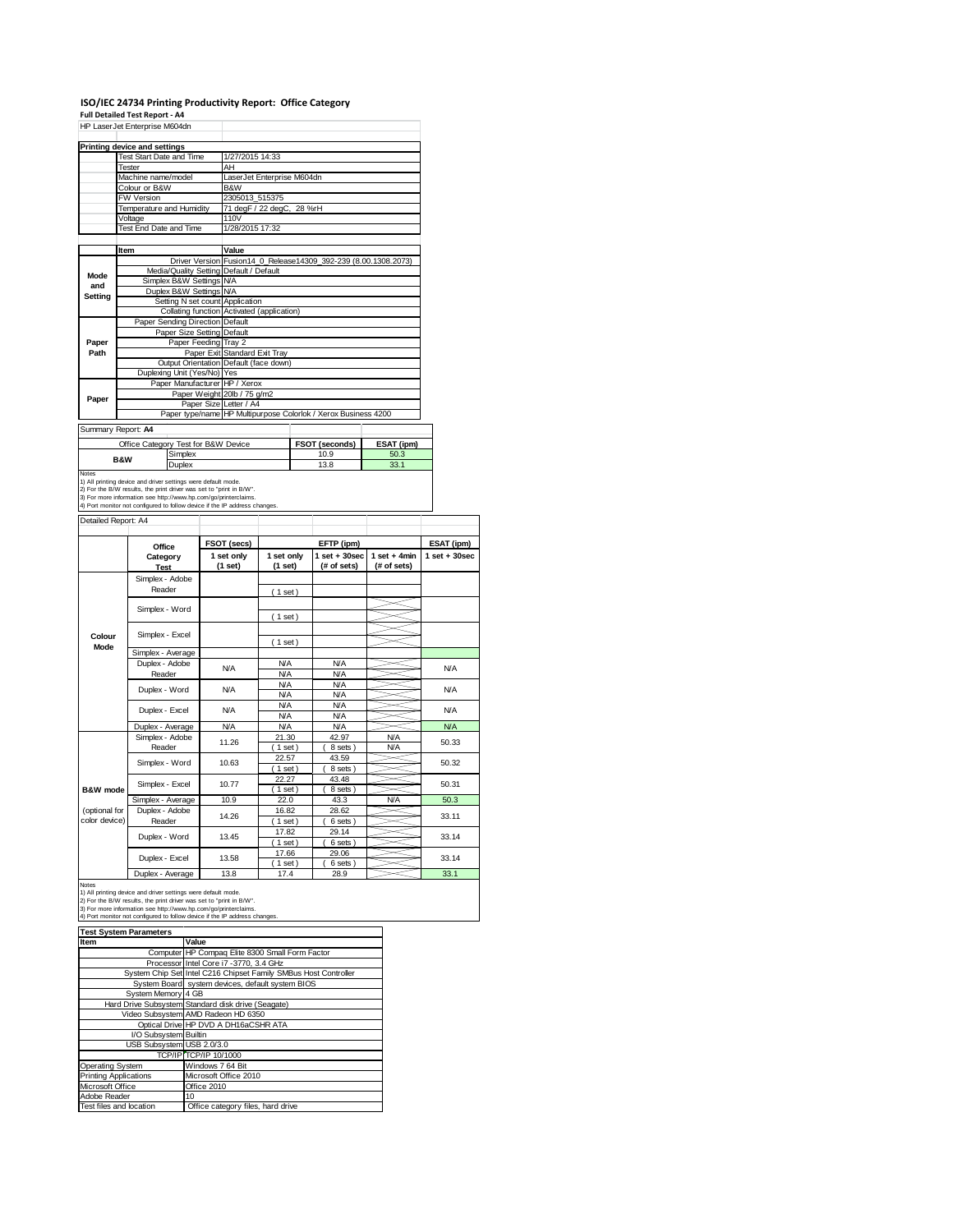## **ISO/IEC 17629 First Print Out Time Report: Office Category**

|                                | <b>Full Detailed Test Report - LETTER</b>                                                                                                                                                                                                                                                                                                             |                   |                                                  |                    |                              |                      |
|--------------------------------|-------------------------------------------------------------------------------------------------------------------------------------------------------------------------------------------------------------------------------------------------------------------------------------------------------------------------------------------------------|-------------------|--------------------------------------------------|--------------------|------------------------------|----------------------|
|                                | HP LaserJet Enterprise M604dn                                                                                                                                                                                                                                                                                                                         |                   |                                                  |                    |                              |                      |
|                                | <b>Printing device and settings</b>                                                                                                                                                                                                                                                                                                                   |                   |                                                  |                    |                              |                      |
|                                | Test Start Date and Time                                                                                                                                                                                                                                                                                                                              |                   | 1/27/2015 14:33                                  |                    |                              |                      |
|                                | <b>Tester</b>                                                                                                                                                                                                                                                                                                                                         | AH                |                                                  |                    |                              |                      |
|                                | Machine name/model<br>Colour or B&W                                                                                                                                                                                                                                                                                                                   | B&W               | LaserJet Enterprise M604dn                       |                    |                              |                      |
|                                | Configuration (options)                                                                                                                                                                                                                                                                                                                               | Default           |                                                  |                    |                              |                      |
|                                | Controller                                                                                                                                                                                                                                                                                                                                            |                   | Not Specified                                    |                    |                              |                      |
|                                | Printing device page count                                                                                                                                                                                                                                                                                                                            | Unknown           |                                                  |                    |                              |                      |
|                                | Printing supplies page count                                                                                                                                                                                                                                                                                                                          | Unknown           |                                                  |                    |                              |                      |
|                                | Temperature and Humidity                                                                                                                                                                                                                                                                                                                              |                   | 71 degF / 22 degC, 31 %rH                        |                    |                              |                      |
|                                | Voltage                                                                                                                                                                                                                                                                                                                                               | 110V              |                                                  |                    |                              |                      |
|                                | Test End Date and Time                                                                                                                                                                                                                                                                                                                                |                   | 2/3/2015 17:07                                   |                    |                              |                      |
|                                | Item                                                                                                                                                                                                                                                                                                                                                  | Value             |                                                  |                    |                              |                      |
|                                | PDL and driver version                                                                                                                                                                                                                                                                                                                                |                   | Fusion14 0 Release14309 392-239 (8.00.1308.2073) |                    |                              |                      |
| Mode<br>and                    | Print Quality mode                                                                                                                                                                                                                                                                                                                                    | default           |                                                  |                    |                              |                      |
| Setting                        | <b>B&amp;W</b> settings                                                                                                                                                                                                                                                                                                                               | default           |                                                  |                    |                              |                      |
|                                | Paper feed orientation                                                                                                                                                                                                                                                                                                                                | <b>Short Edge</b> |                                                  |                    |                              |                      |
| Paper                          | Paper type setting                                                                                                                                                                                                                                                                                                                                    | default           |                                                  |                    |                              |                      |
|                                | Paper feeding<br>Paper exit                                                                                                                                                                                                                                                                                                                           |                   | Standard cassette<br>Standard exit tray          |                    |                              |                      |
| Paper Path                     | Output orientation                                                                                                                                                                                                                                                                                                                                    |                   | default (face up or face down)                   |                    |                              |                      |
|                                | Duplexing unit                                                                                                                                                                                                                                                                                                                                        | Short Edge        |                                                  |                    |                              |                      |
| Summary Report: Letter         | ISO First Page Out Time Summary Report: Office Category                                                                                                                                                                                                                                                                                               |                   |                                                  |                    |                              |                      |
|                                |                                                                                                                                                                                                                                                                                                                                                       |                   | FPOT from Ready (seconds)                        |                    |                              |                      |
|                                | Simplex                                                                                                                                                                                                                                                                                                                                               |                   | 7.1                                              |                    |                              |                      |
| <b>B&amp;W</b>                 | Duplex                                                                                                                                                                                                                                                                                                                                                |                   | 11.2                                             |                    |                              |                      |
|                                | 1) All printing device and driver settings were default mode.<br>2) For the B/W results, the print driver was set to "print in B/W".<br>3) For more information see http://www.hp.com/go/printerclaims.<br>4) Port monitor not configured to follow device if the IP address changes.<br>5) Page counts were collected after completion of the tests. |                   |                                                  |                    |                              |                      |
|                                |                                                                                                                                                                                                                                                                                                                                                       |                   | ISO First Page Out Time Report: Office Category  |                    |                              |                      |
|                                |                                                                                                                                                                                                                                                                                                                                                       |                   |                                                  |                    |                              |                      |
| <b>Detailed Report: LETTER</b> |                                                                                                                                                                                                                                                                                                                                                       |                   |                                                  |                    |                              |                      |
|                                |                                                                                                                                                                                                                                                                                                                                                       |                   | Word<br>(seconds)                                | Excel<br>(seconds) | Adobe<br>Reader<br>(seconds) | Average<br>(seconds) |
|                                | FPOT from Ready - Simplex                                                                                                                                                                                                                                                                                                                             |                   |                                                  |                    |                              |                      |
|                                | FPOT from Ready - Duplex                                                                                                                                                                                                                                                                                                                              |                   |                                                  |                    |                              |                      |
| <b>Color Mode</b>              | FPOT from Sleep - Simplex                                                                                                                                                                                                                                                                                                                             |                   |                                                  |                    |                              |                      |
|                                | Recovery Time                                                                                                                                                                                                                                                                                                                                         |                   |                                                  |                    |                              |                      |
|                                | FPOT from Off - Simplex                                                                                                                                                                                                                                                                                                                               |                   |                                                  |                    |                              |                      |
|                                | Warm-up Time                                                                                                                                                                                                                                                                                                                                          |                   |                                                  |                    |                              |                      |
|                                | FPOT from Ready - Simplex                                                                                                                                                                                                                                                                                                                             |                   | 6.96                                             | 7.12               | 7.17                         | 7.09                 |
|                                | FPOT from Ready - Duplex                                                                                                                                                                                                                                                                                                                              |                   | 11.00                                            | 11.08              | 11.62                        | 11.24                |
| <b>B&amp;W Mode</b>            | FPOT from Sleep - Simplex                                                                                                                                                                                                                                                                                                                             |                   |                                                  |                    | 9.89                         |                      |

Recovery Time  $\sim$  2.7 FPOT from Off - Simplex 89.75 **Delay Time**

21 Seconds FPOT from Ready - Duplex 11.00 11.08 11.62 11.24 21 Seconds

Warm-up Time  $\sim$  82.58

Notes<br>1) All printing device and driver settings were default mode.<br>2) For the B/W results, the print driver was set to "print in B/W".<br>3) For more information see http://www.hp.com/go/printerclaims.<br>4) Port monitor not co

|                                  | <b>Test System Parameters</b> |                                                       |  |  |
|----------------------------------|-------------------------------|-------------------------------------------------------|--|--|
|                                  | Item                          | Value                                                 |  |  |
|                                  | Computer                      | HP Compaq Elite 8300 Small Form Factor                |  |  |
|                                  | Processor                     | Intel Core i7 -3770, 3.4 GHz                          |  |  |
|                                  | System Chip Set               | Intel C216 Chipset Family SMBus Host Controller       |  |  |
|                                  | System Board                  | system devices, default system BIOS                   |  |  |
| Test                             | <b>System Memory</b>          | 4 GB                                                  |  |  |
| System                           | Hard Drive Subsystem          | Standard disk drive (Seagate)                         |  |  |
|                                  | Video Subsystem               | AMD Radeon HD 6350                                    |  |  |
|                                  | Optical Drive                 | HP DVD A DH16aCSHR ATA                                |  |  |
|                                  | I/O Subsystem                 | <b>Builtin</b>                                        |  |  |
|                                  | <b>USB Subsystem</b>          | USB 2.0/3.0                                           |  |  |
| Printina<br>Device<br>Connection | TCP/IP                        | 10/1000                                               |  |  |
|                                  | Operating System              | Windows 7 Business/Ultimate, 64 bit, Build 7601, SP 1 |  |  |
|                                  |                               | Microsoft Office 2010 SP2                             |  |  |
| Software                         | <b>Printing Applications</b>  | Adobe Reader 10.1.4                                   |  |  |
|                                  | <b>Print Driver</b>           | Fusion14 0 Release14309 392-239 (8.00.1308.2073)      |  |  |
|                                  | Test files and location       | Office category files, hard drive                     |  |  |